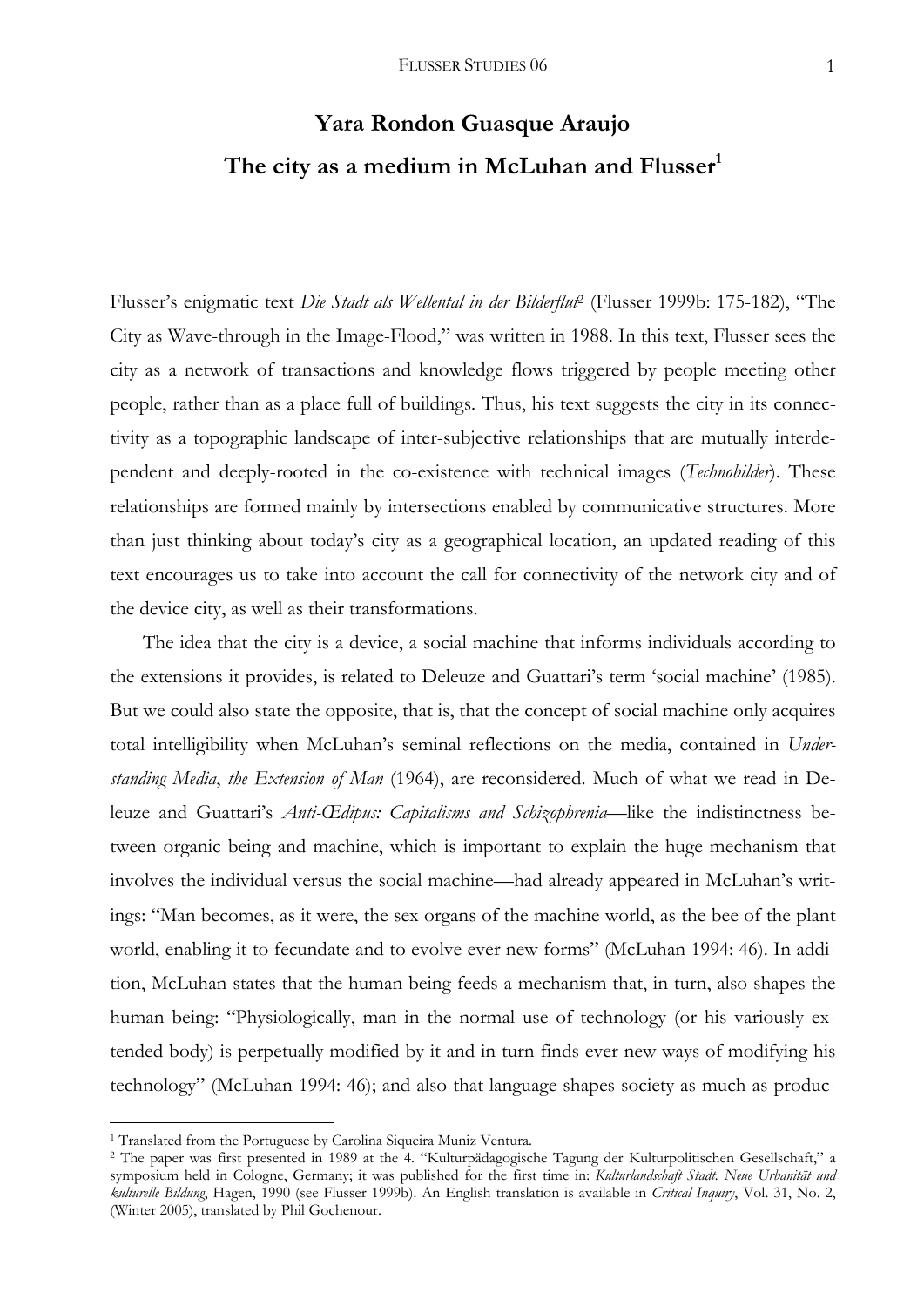tion does: "linguistic media shape social development, as much as does the means of production" (McLuhan 1994: 49).

 Flusser's idea of the city as a poetic, interconnected device that triggers a specific type of subjectivity also leans on McLuhan's formulations, specifically on that of the city as a medium. We know that McLuhan's book *Understanding Media, the Extension of Man* was translated into Portuguese by Décio Pignatari and published by Perspectiva in 1969, entitled *Os meios de comunicação como extensões do homem*. 3 Décio Pignatari and the Campos brothers, Haroldo and Augusto, concrete poets who were responsible for the magazine *Noisgandres* and whose third issue in 1956 emphasized concrete poetry, belonged to Flusser's circle of friends and intellectual partners in Brazil. Even without unearthing specific data that could point to the fact that Flusser did, in fact, read McLuhan in one or more languages, or to the rejuvenation that McLuhan's publication in Brazil generated among São Paulo's intellectuals, if we focus on Flusser's text we see that many of his ideas only become clear when they are re-read in the light of McLuhan's ideas.

## **Artificially built environments and sensorial perception**

In McLuhan's *Understanding Media* we find his notion according to which technology is an extension of the human: language, clothing, dwellings, means of communication, and even cities. To McLuhan the environment we create is our medium and it is this medium that defines our role in the environment. The technological environment is part of our evolutionary process and requires another perception (McLuhan 1968: 19). The television and the computer, like other artificially built environments, create an immersive device, drastically modifying human sensibility. The environment as an extension of the human began to act, from the second half of the 20<sup>th</sup> century onwards, like a nervous system outside the skull. According to McLuhan, we are aware that technology is one of our extensions and, for the first time, we are aware that we determine what we will become.

 Villages and cities are seen as artificial environments built by human beings used to form –due to physical proximity—a kind of agglutination and organization whose purpose was to provide information and protection for their inhabitants. In his considerations about the means and ways of transportation as forms of communication, McLuhan understands that

<sup>&</sup>lt;sup>3</sup> The Portuguese version of this book used here was published by Cultrix.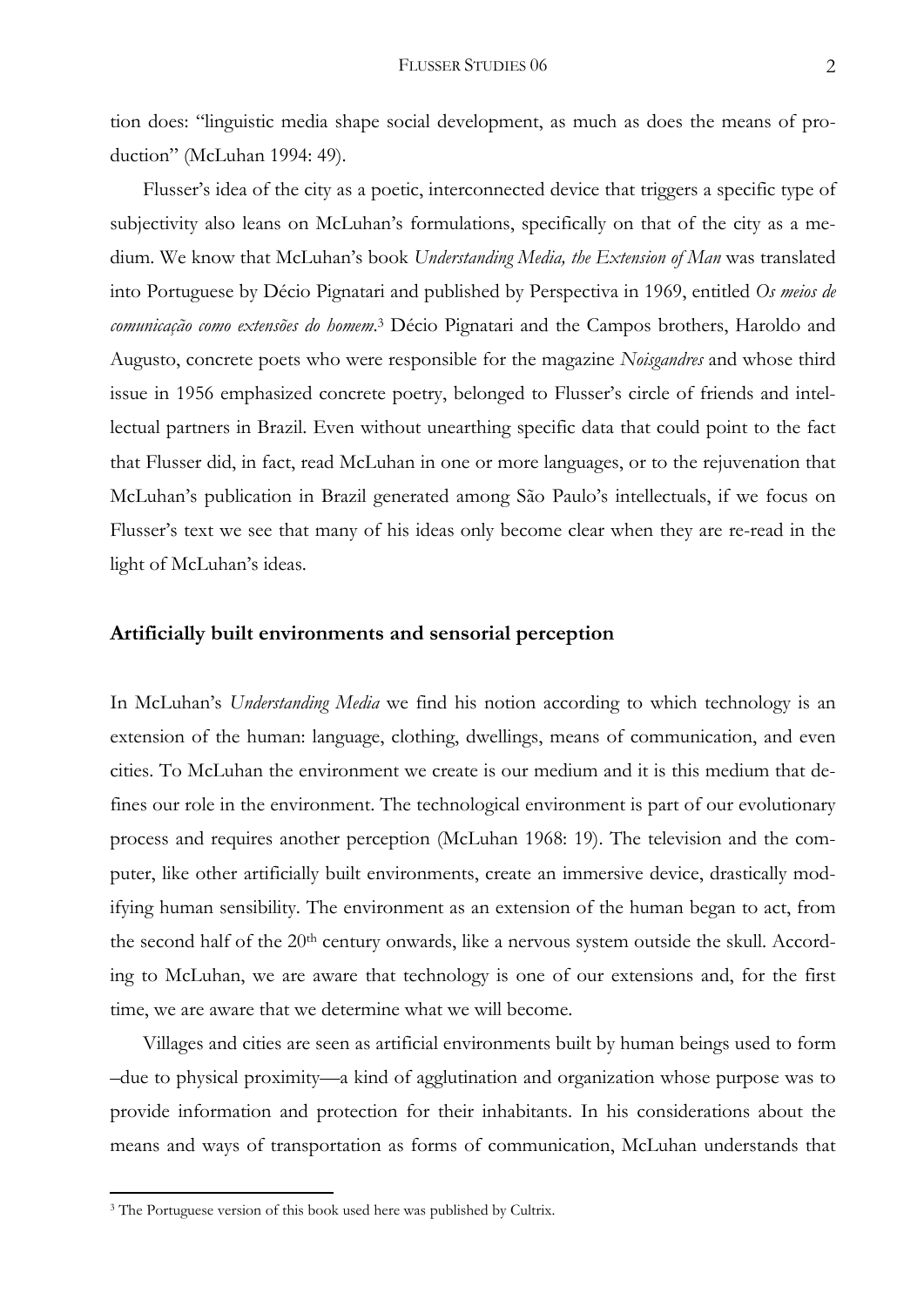these ways and means transported information which, in the past, used to depend on the messenger's speed. With the advent of new communication technologies that allow information exchange and remote control, the distance between urban and rural agglutinations was minimized. For example, concerning the telephone and the television, if the point of reception is located in the area they cover, it does not matter whether it is located in the urban or in the rural perimeter. Computerized electronic means created a network that is different from what used to be conceived as the center of the city and its margins. Only with the telegraph could the message be faster than the messenger. McLuhan concludes that, with computerized communication, we are facing an unprecedented organization that renders urban space and roads – and even the airways – obsolete.

 Metropolitan space is equally irrelevant for the telephone, the telegraph, the radio, and television. What the town planners call 'the human scale' in discussing ideal urban spaces is equally unrelated to these electric forms. Our electric extensions simply bypass space and time and create problems of human involvement and organization for which there is no precedent (McLuhan 1994: 104-105).

Clothing  $-$  like a kind of suit of armor  $-$  and dwellings are extensions of the body, mechanisms of thermal control that prevent the loss of energy in a natural environment. After clothing had met this first need, the dwellings would facilitate new skills and learning processes. Analyzing the most primitive and the most developed societies, McLuhan notices the passage from the circular format of the dwellings to the square format. This passage would correspond to the need to rationalize environments and incorporate the growing tendency of programming. McLuhan exemplifies how these controls influence our perception through the insertion of electric light in our society. Illumination as an extension of our energies helps to program our environment even more, in order to adapt it to our sensory needs, as clothing had already shown. We are responsible for the programming of our environment and for the adaptation of sensory life to the environment that acts on us and is a constant process of technological mutation.

# **Body, money, and informational systems**

Work, money, and the body itself integrate the system of circulation of information and programmed knowledge. Work is no longer physical work; rather, it is programmed knowledge.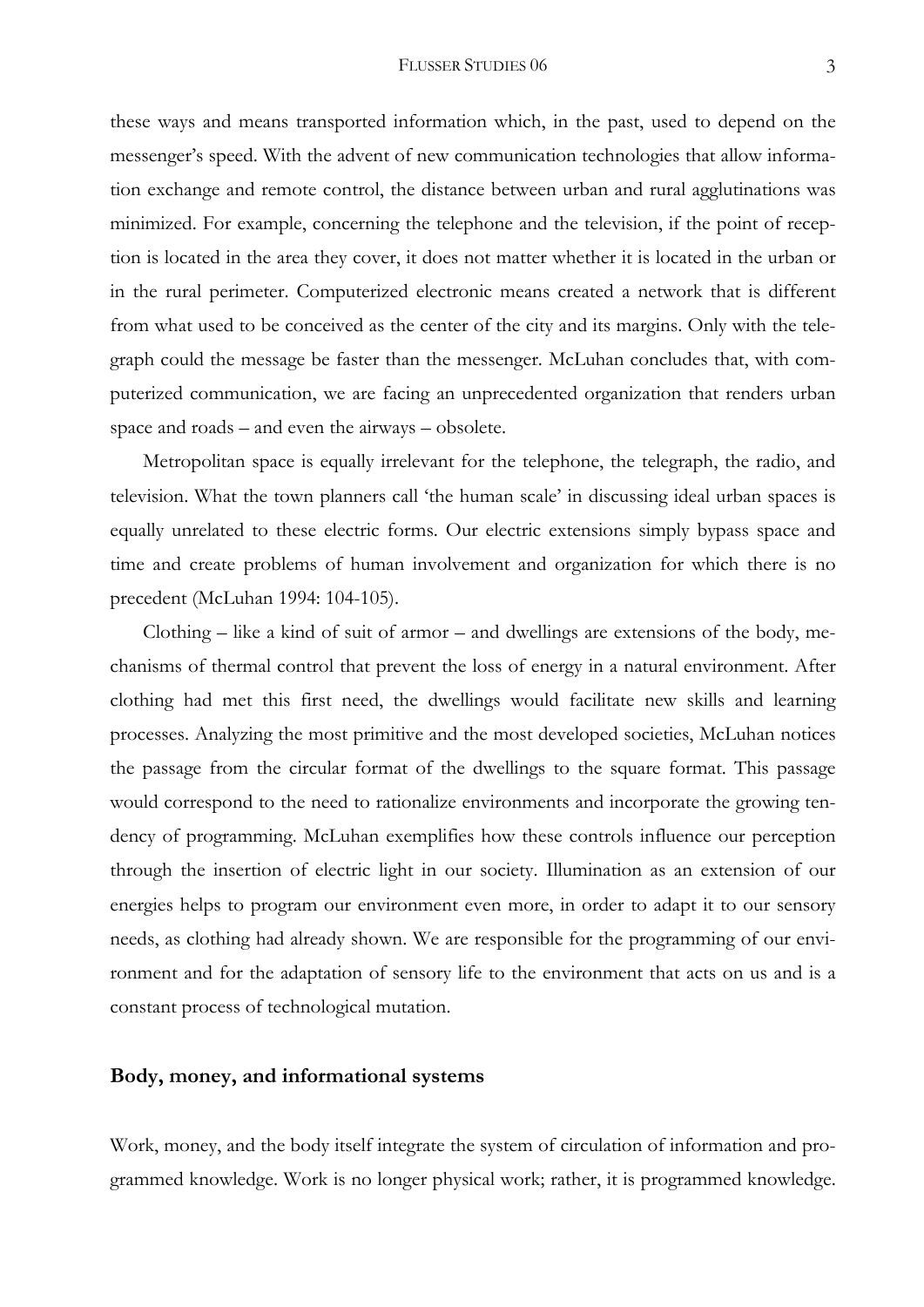#### FLUSSER STUDIES 06 4

Production, in turn, is the computerized production of knowledge (McLuhan 1975: 161): "Automation, which is electronic, does not represent physical work so much as programmed knowledge. As work is replaced by the sheer movement of information, money as a store of work merges with the informational forms of credit and credit card. From coin to paper currency, and from currency to credit card there is a steady progression toward commercial exchange as the movement of information itself (McLuhan 1994: 137).

 The body, already accustomed to its extensions – clothing, dwellings, and the city itself – which are enabled by previous technologies, is translated into an information system when inserted into the nervous system of digital technologies (McLuhan 1975: 77). By putting our physical bodies inside our extended nervous systems, by means of electric media, we set up a dynamic by which all previous technologies that are mere extensions of hands and feet and teeth and bodily heat will be translated into information systems (McLuhan 1994: 57).

 Just like the body, money as a vast social metaphor is also translated into information systems. Developed societies have started to deal with computerized money that depends on more complex and abstract organisms, like the financial institutions that work with quotations and the stock market. The undeveloped ones still conserve an exchange relationship in which one product can be traded with another one, giving rise, as usual, to bargaining, which needs a face-to-face struggle. The city of the electronic era is less subject to this face-to-face struggle and, like a nervous system; it is decentralized, suffering instantaneous mutations. The obsolescence of the current money system, brought about by the possibility of transmitting electronic information, leads McLuhan to predict that we are already living in a tribal society: from nomads to sedentary individuals and, from sedentary people, we have returned to the nomadic condition, now globally connected through computers.

After three thousand years of specialist explosion and of increasing specialization in and alienation from the technological extensions of our bodies, our world has become compressional via dramatic reversal – electrically contracted, the globe is no more than a village. By bringing all social and political functions together in a sudden implosion, electric speed has heightened human awareness of responsibility to an intense degree (McLuhan 1994: 5). We are returning to a tribal relationship with space contraction, interconnected by the speed of information circulation, and making the relationship emerge simultaneously in distant points. This has also had a deep impact on production.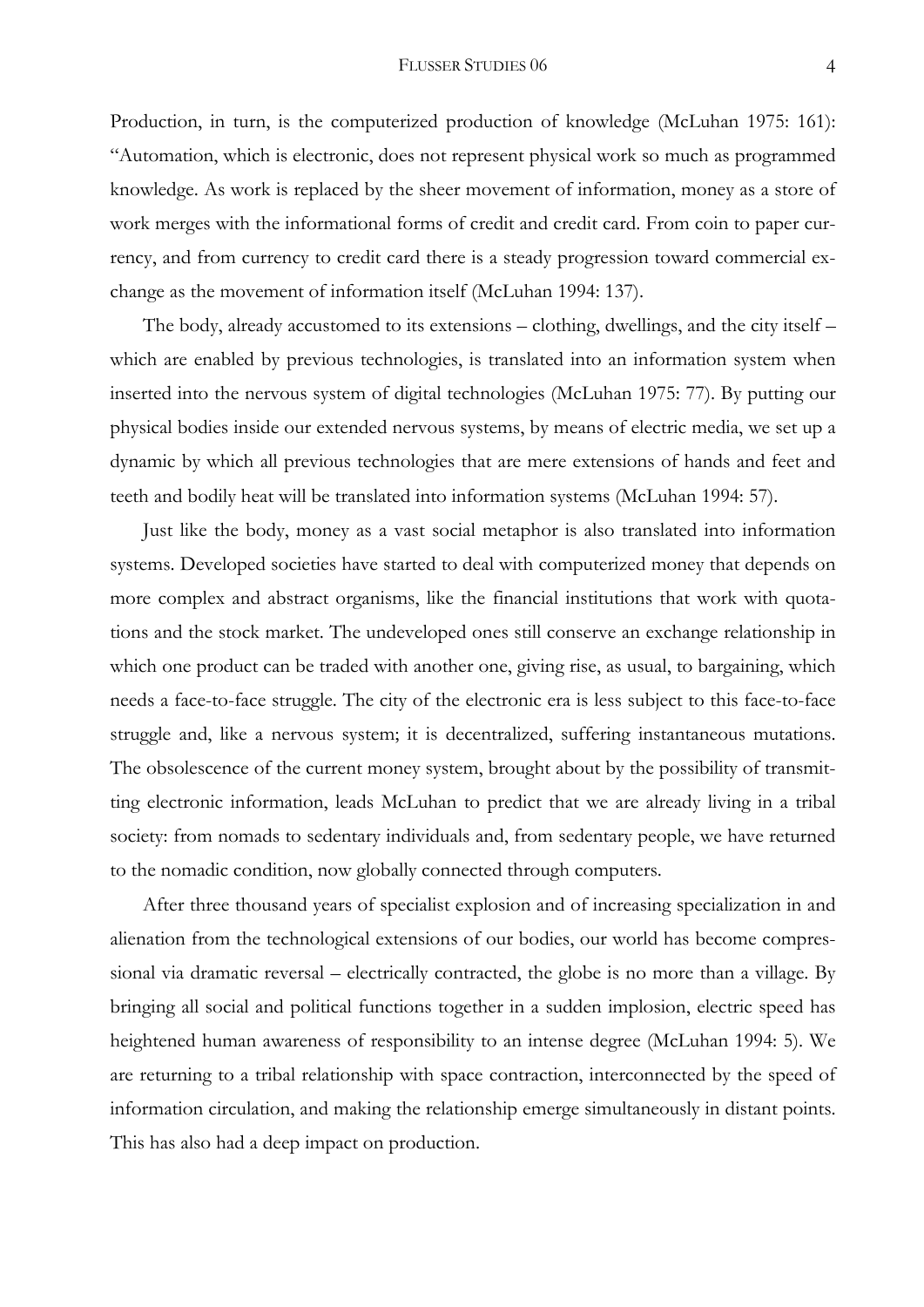Returning to what I called device city, which is related to the concept of social machine proposed by Deleuze and Guattari, we see that, for McLuhan, the city is a technological composite that was created as a social organism, a mechanism of mutual feedback between human beings and the social machine. Coupling, feedback, and interdependence are terms that are linked to the second cybernetic revolution, which would be opposed to the first one, that of the mechanical servants. An analysis of the patterns of automation shows that perfecting the individual machine by making it automatic involves different forms of 'feedback'. That means introducing an information loop or circuit where, before, there had merely been a one-way flow or a mechanical sequence. Feedback is the end of linearity that came into the Western world with the alphabet and the continuous forms of Euclidean space. Feedback or dialogue between the mechanism and its environment leads to a further weaving of individual machines into whole galaxies of such machines (McLuhan 1994: 354). This feedback and dialogue between the man-machine mechanism and its environment are necessary so that we can achieve the dimension that Flusser attributes to the city: a device of intersubjectivities.

### **The interlacements between McLuhan and Flusser**

There are several interlacements between McLuhan and Flusser. We hear Flusser's 'ein Wellental in der Bilderflut' as a resonance of McLuhan's 'a further weaving of individual machines into a galaxy'. Both authors reflected on the two great ruptures that shape the manner in which we organize ourselves mentally: the linearity of writing and the informational media environment created by the advent of computers, which altered production and the monetary, as well as social and affective relations. Flusser and McLuhan point to the rupture of subjectivities suffered by the human being thrown into the linearity of writing. Additionally, when confronted with the media which produce a different subjectivity, Flusser and McLuhan show us the need to understand this new urbanity that is being built by electronic culture and transforms the linear into a connected world that is coded in sensory modalities rather than the visual-linear one.

 McLuhan describes how, by moving from the oral tradition to the phonetic codes, we became visual beings used to the linear sequence of writing. To him, the influence of writing brought about individualism and nationalism: "Print created individualism and nationalism in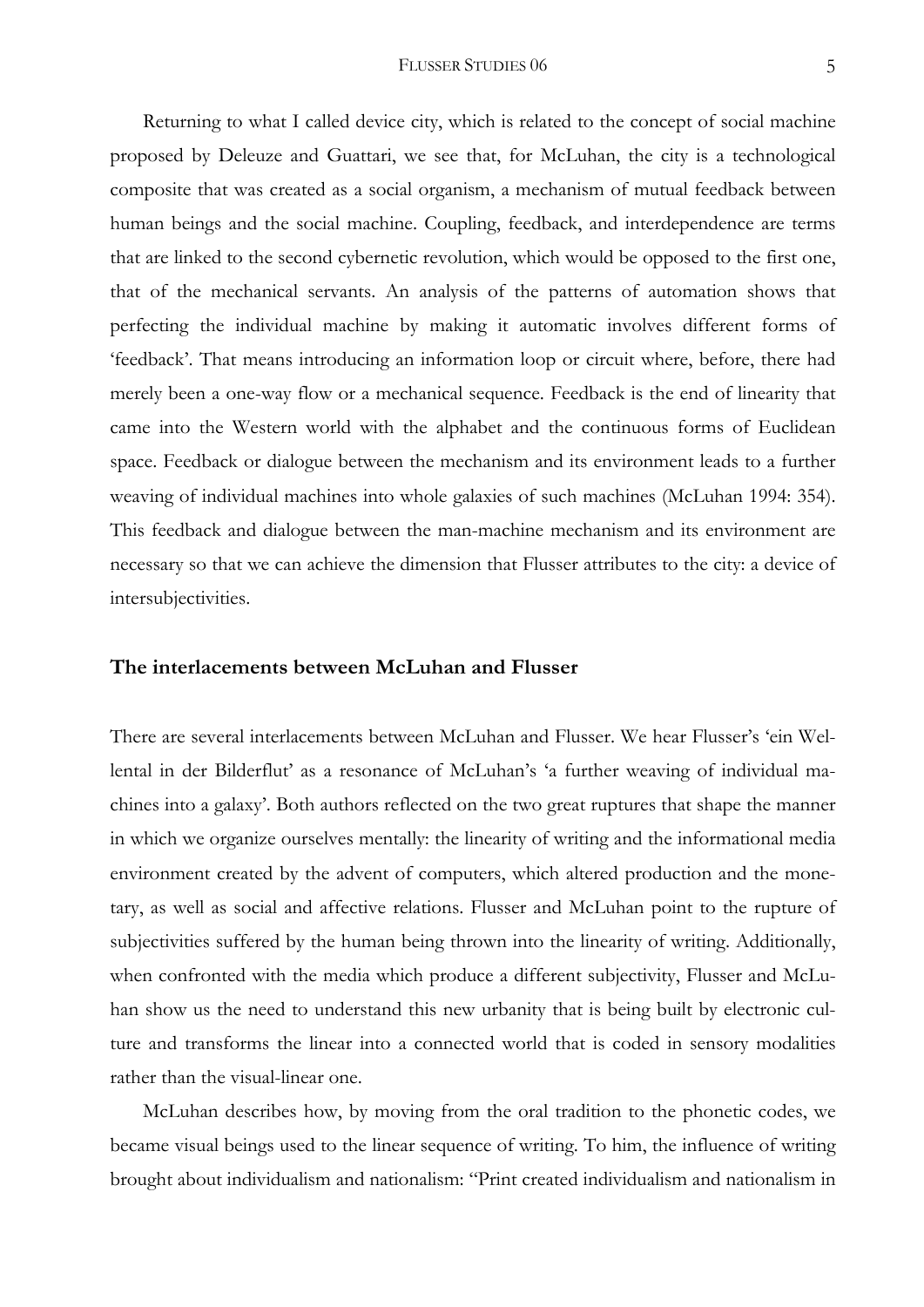the sixteenth century" (McLuhan 1994: 19-20). And: "The development of writing and the visual organization of life made possible the discovery of individualism, introspection and so on" (McLuhan 1994: 45). The technology of electronic means provoked an equivalent rupture when compared to the one that occurred at the introduction of writing. "The phonetic alphabet has no rival, however, as a translator of man out of the closed tribal echo-chamber into the neutral visual world of lineal organization. […] Yet the speed-up of the electronic age is as disrupting for literate, lineal, and Western man as the Roman paper routes were for tribal villagers" (McLuhan 1994: 92). The fact that we belong to a universe that is mainly organized by visual patterns causes the atrophy of the other senses. However, the revolution caused by the electronic information systems, which created a new environment, stimulated the other senses that were blunted by linear vision (McLuhan 1968: 24-25).

To McLuhan, the artificial environment that we create acts upon us, like the controlled laboratory of the Russian physiologist Pavlov (beginning of the 20th century). Pavlov conducted experiments about conditioned reflexes with dogs (McLuhan 1968: 65). Pavlov's experiment consisted in turning on a light when the dogs were eating. After a conditioning period, the dogs salivated at the light stimulus, even when the food was not offered. His experience could be repeated even when the light was replaced by a sound, or an electric stimulus on the skin, provided they were constant, that is, always at the same time and with the same intensity. The dogs did not salivate if any change was made to the tone of the sound, the intensity of the shock or the color of the light. The experiment showed, according to McLuhan, the relationship of conditioned reflexes to controlled environments. "The portentous discovery he made was that any controlled environment, any man-made environment, is a conditioner that creates non-perceptive somnambulists" (McLuhan 1968: 71).

 McLuhan's description of the action of the media is not always positive. According to him, the artificial environment of our electronic society is equivalent to self-amputation. The pain, felt as referred pain, ghostly pain, which is the pain located at the limb that was already amputated, also occurs when we are deprived of acclimatization systems, e. g., of electricity, television, computers or, today, of the connectivity of cell phones. The computer is a much more sophisticated extension of the central nervous system than ordinary electric relays and circuits. When people live in an environment of feed-back circuitry, carrying much greater quantities of information than with any previous systems, they develop something akin to what medical professionals call 'referred pain'. The impulse to be 'turned-on' is a simple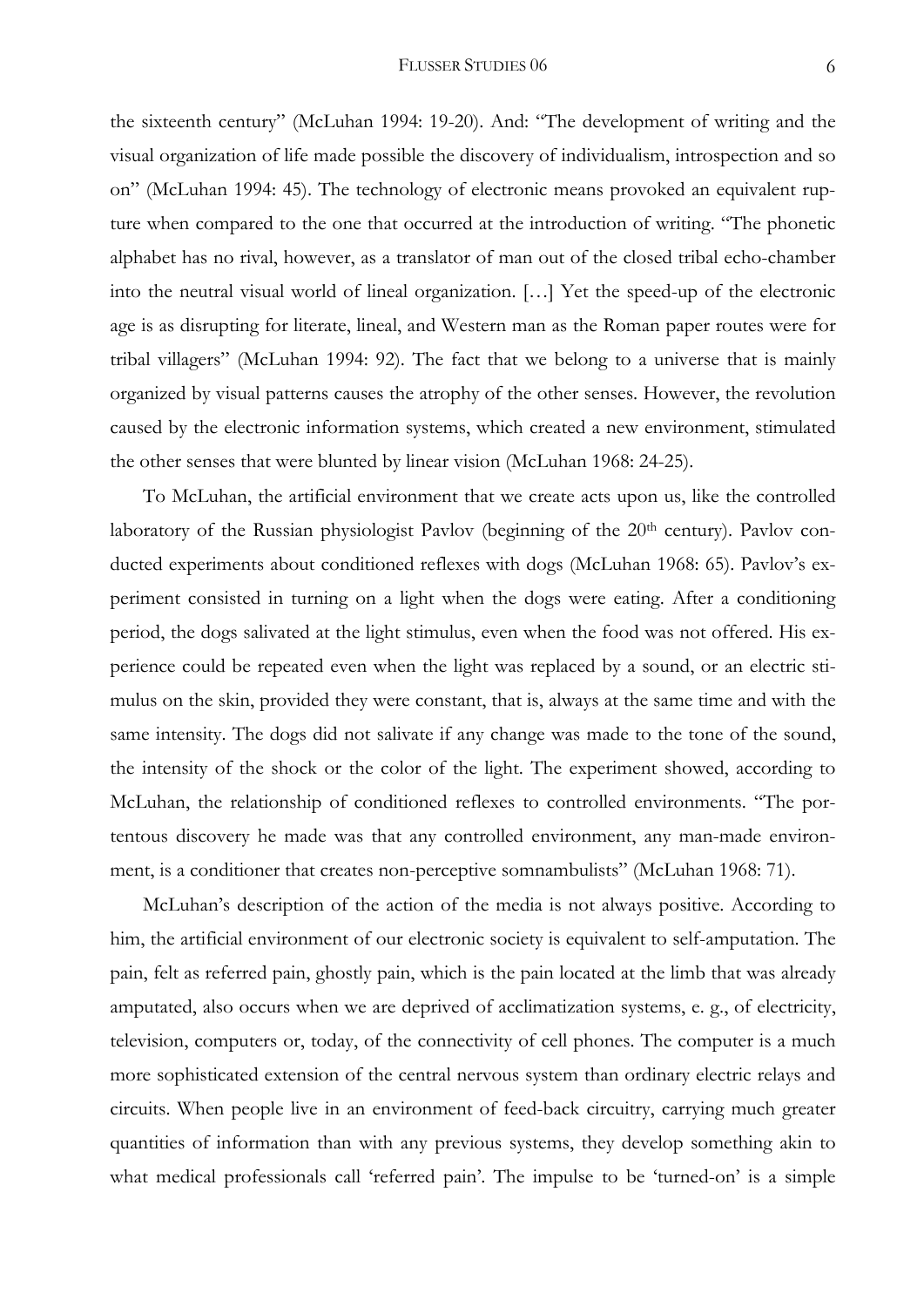Pavlovian reflex felt by human beings in an environment of electric information. Such an environment is itself a phenomenon of self-amputation. Every new technological innovation is a literal amputation of ourselves so that it may be amplified and manipulated for social power and action (McLuhan 1968: 73).

 Moreover, the artificiality of the environment and the continuance of the working hours, together with the fact that education is used as a form of war, stimulate, according to McLuhan, a feeling of frustration and emptiness, impulsive violence, and drug-consumption. Each new communication technology dictates a new form of war. The First World War was the war of railway networks and the second the war of the radio. In McLuhan's prediction, the third would be the war of television, which would annul any difference between civilians and soldiers, all participants in the same war (McLuhan 1968: 132-134). This prognostic was not entirely wrong, for we know that many authors referred to the Gulf War as a media spectacle4.

# **The status of images according to Flusser**

1

Before we return to the topography of this new urbanity described by Flusser, it is necessary to understand the status the author attributes to the image. Flusser also considers the rupture caused by the passage from the oral to the written tradition as absolutely central. However, while McLuhan suggests that we are returning to a tribal condition that would stimulate other senses, Flusser thinks that we cannot experience the image in an original manner any more. We can neither neutralize centuries of book traditions nor rescue the magical status that the image had in pictograms found in caves. According to Flusser, we are incapable of experiencing the images like the prehistoric men experienced them in Lascaux, because the techno-images have changed our very text and image awareness. In fact, as images do not translate directly the phenomenon 'world', texts no longer transport us to these primordial images (Flusser 1998: 161).

 In *Kommunikologie,* Flusser (1998) develops the concept of techno-images and the type of mental imagery techno-images produce. In this book, Flusser describes the passage from the magical stage of the first pictogram, when it was the image that represented the world, to the stage resulting from a technological society that is historic – the book universe – and the

<sup>4</sup> Subirats was one of them (see E. Subirats, "A guerra como obra de arte," in: E. Subirats (1993), *Vanguarda, Mídia, Metrópoles*. São Paulo, Studio Nobel.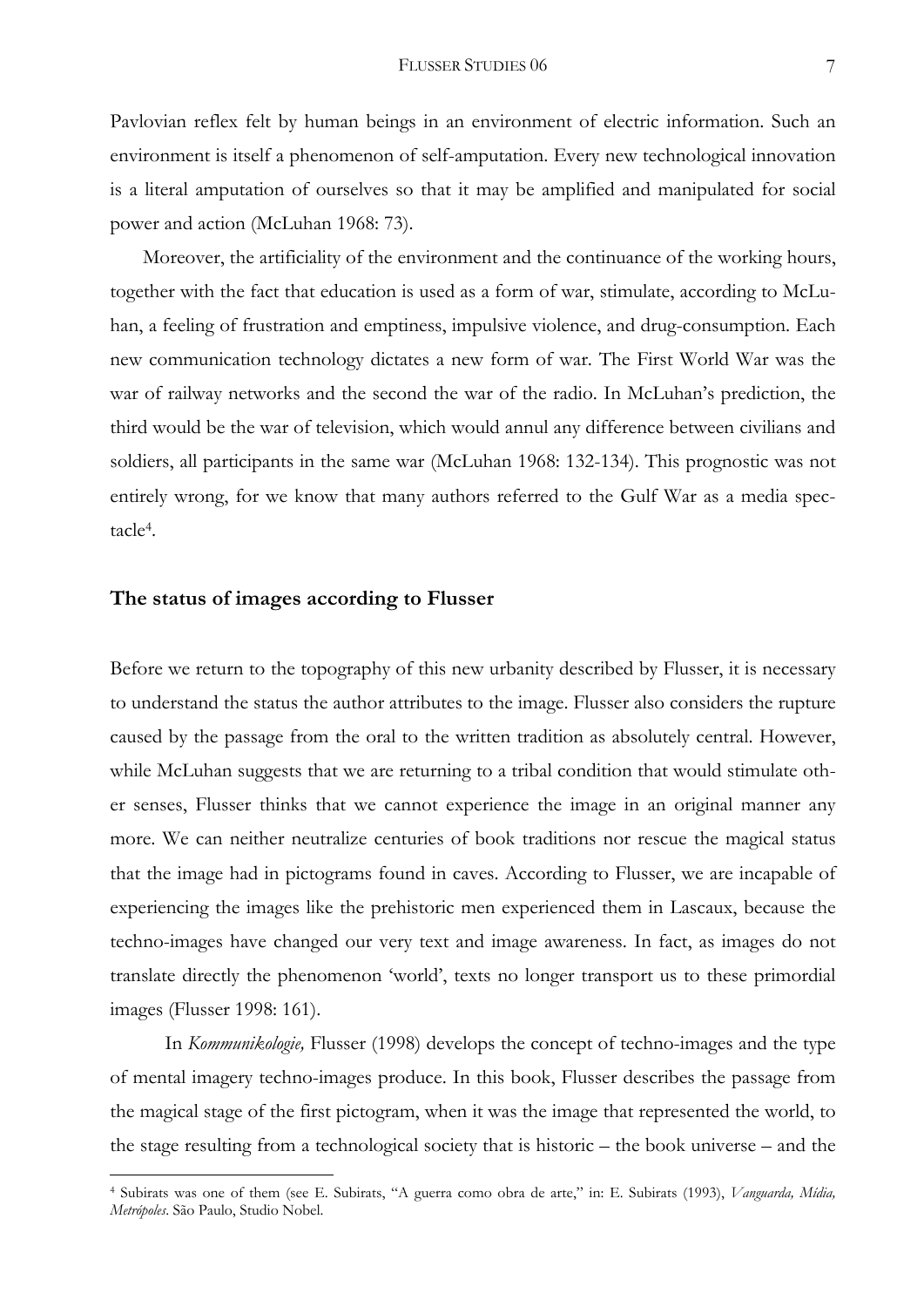more recent 'techno-images' culture. Techno-images are images loaded with the textual concept that precedes them: "Aber die Definition soll auch zeigen, daß die Spezifizität der 'Technobilder' weder in der Methode zu suchen ist, mit der sie erzeugt werden (durch Apparate), noch in dem Material, aus dem sie gemacht sind (zum Beispiel Kathodenröhren), noch in ihrer Struktur (zum Beispiel, daß manche abrollen), sondern in ihrer Bedeutung" (Flusser 1998: 139-140)5*.* In this way, Flusser points to the existence of two types of coding instruments: the conceptual and the technological types, which interpose themselves in our relationship to the world. What results from the mechanical and electronic apparatuses are techno-images that continue to subordinate us to a linearly codified world, while the interrelation between text and techno-images remains invisible. Photography is Flusser's example to show how technological and conceptual interfaces interpose themselves in the observation process. A support that is covered with symbols representing linear texts (Flusser 1998: 139) is a transposition that takes us to concepts, because it results from a camera.

 At first, the term *techno-images* could be translated as machine images, close to Guattari's concept of 'image machine' (Guattari: 1996)<sup>6</sup>. But Flusser's concept encompasses images that were not processed by any mechanical apparatus; rather, they were processed by a technological one – for example, graphs and images that originated in texts, in a linear code like the alphabetic one – which, in turn, translates the graphic representations of the phenomenon world.

 Comparing the cave images with those of the Renaissance, Flusser concludes that the images of the Florentine painters were based on Biblical scenes, which were already impregnated with the written text. The historical images born from reflections on the text and not from confrontation with the phenomenal world are deciphered through the acquisition of the code and of knowledge about history. The prehistoric images were elaborated on by different methods according to the possibilities of each individual. Our life with techno-images, obtained through mechanical devices and also deriving from the written text technology (since both McLuhan and Flusser consider that writing is a technology), makes us assume

<sup>&</sup>lt;sup>5</sup> "But the definition must also show that the specificity of the 'techno-images' cannot be found in the method through which they are produced (by the apparatus), in the material with which they are produced (for example, electromagnetic waves), nor in their structure (for example, how they are transported), but rather, in their meaning". Translation provided by the author.

<sup>6 &</sup>quot;Da produção de subjetividade" (On the production of subjectivity), which was translated into Portuguese by Suely Rolnik. It was sent by Guattari to the International College of Cross-disciplinary Philosophical Studies to integrate the text in one issue of the magazine *34 Letras*, about the theme of Post-Modernity. The publication did not occur. The text was published for the first time in the journal *Chimère-Revue des Schizoanalyses* (no. 4, 1987/1988, pp. 27-44) and republished as "Preface" in the book by Guattari (1989), *Cartographies Schizoanalytiques*, Paris: Galilée, pp. 9-25.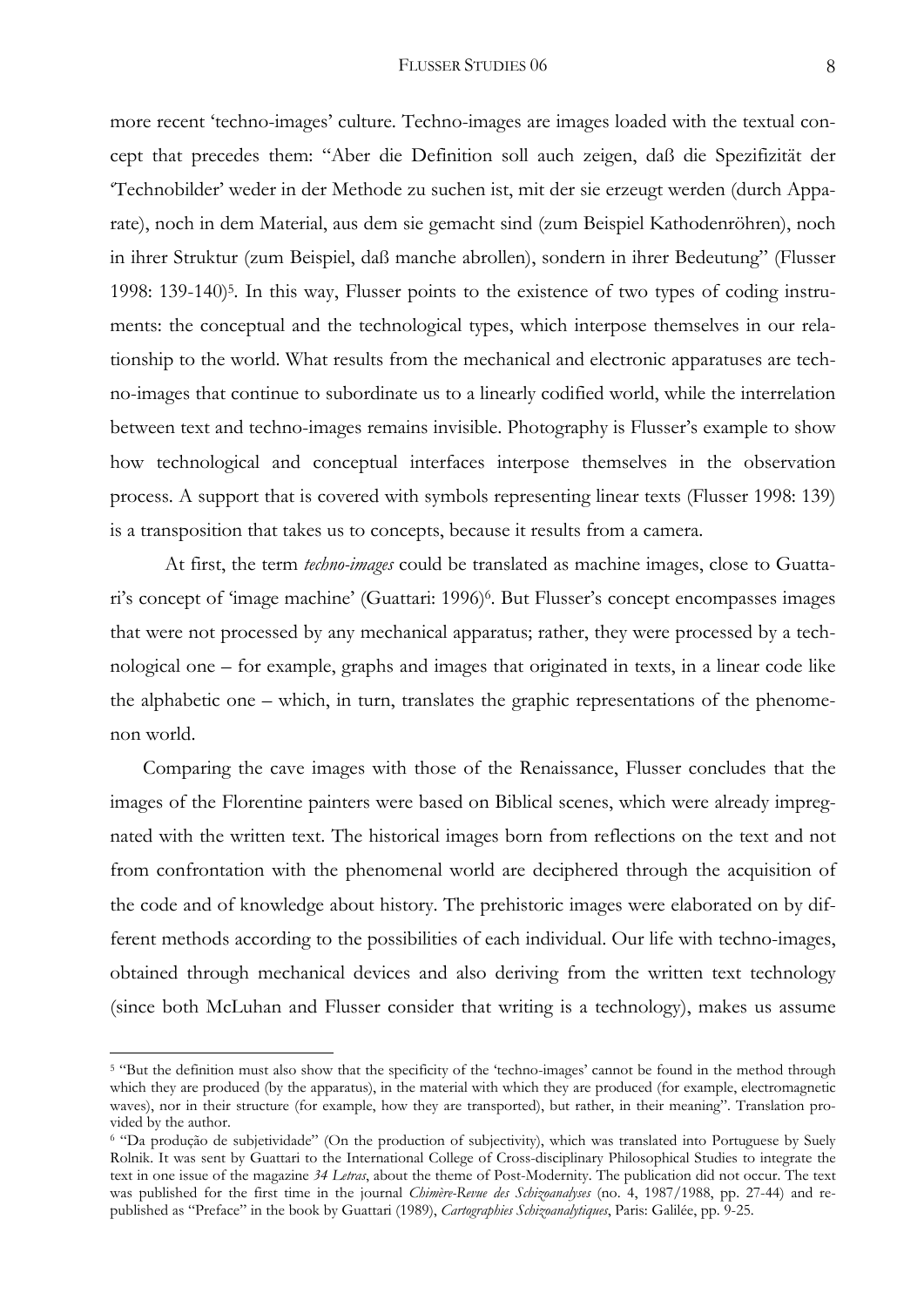the point of view of the apparatus, no matter whether we are looking at the Lascaux paintings or whether we are admiring the Renaissance paintings (Flusser 1999a: 72). By either looking at the Lascaux paintings or admiring the Renaissance ones, we transport ourselves to the photographer's activity, splendidly commented on by Arlindo Machado (2001) in his text *Repensando Flusser e as imagens técnicas* (Revisiting Flusser and the technical images), where he refers to Flusser's *Filosofia da caixa preta* (Philosophy of the Black Box). The photographer's activity forces us to choose the best translation and framing of the phenomenonal world in the view of the interface that is the camera, marked, in turn, by the rationality of the person who designed it.

# **A new urbanity?**

But let us come back to the complexity of the topology of the new city. Old city models, according to Flusser, did not adequately take into account in its planning the cities' vocation for connectivity, as they were influenced by a thought based on the linear organization of writing. The city must be understood as the winding oscillation of an immaterial (virtual) field that can be modeled by the flows of knowledge formed by people meeting other people, not by the representation of objects or of a geographic place. As McLuhan reminds us, what the city stores with the advent of electricity and, subsequently, with that of the computer, is not of a material nature: "In the case of electricity, it is not corporeal substance that is stored or moved, but perception and information" (McLuhan 1994: 351). The field of this new urbanity, according to Flusser, is defined more by the gravitational attraction of inter-subjectivities (Flusser 1999b: 178) and less by the accumulation of interlacements of electric wires (and let us not forget that they would be archaic today, if we think of wireless technology and viral networks). The paradigm to understand this new urbanity – which could be visualized through the language of algorithms in a topographic model – is abstract and complex.

 This new urbanity, instead of the nucleation of individuals, creates thicker or thinner currents of information, since Flusser considers the human being as a knot through which information flows: "Körper sind Verknotungen der vier Kräftefelder" (Flusser 1999b: 178). The same meaning is acquired by a human being when inserted into an informational system, or as McLuhan put it: "With electricity as energizer and synchronizer, all aspects of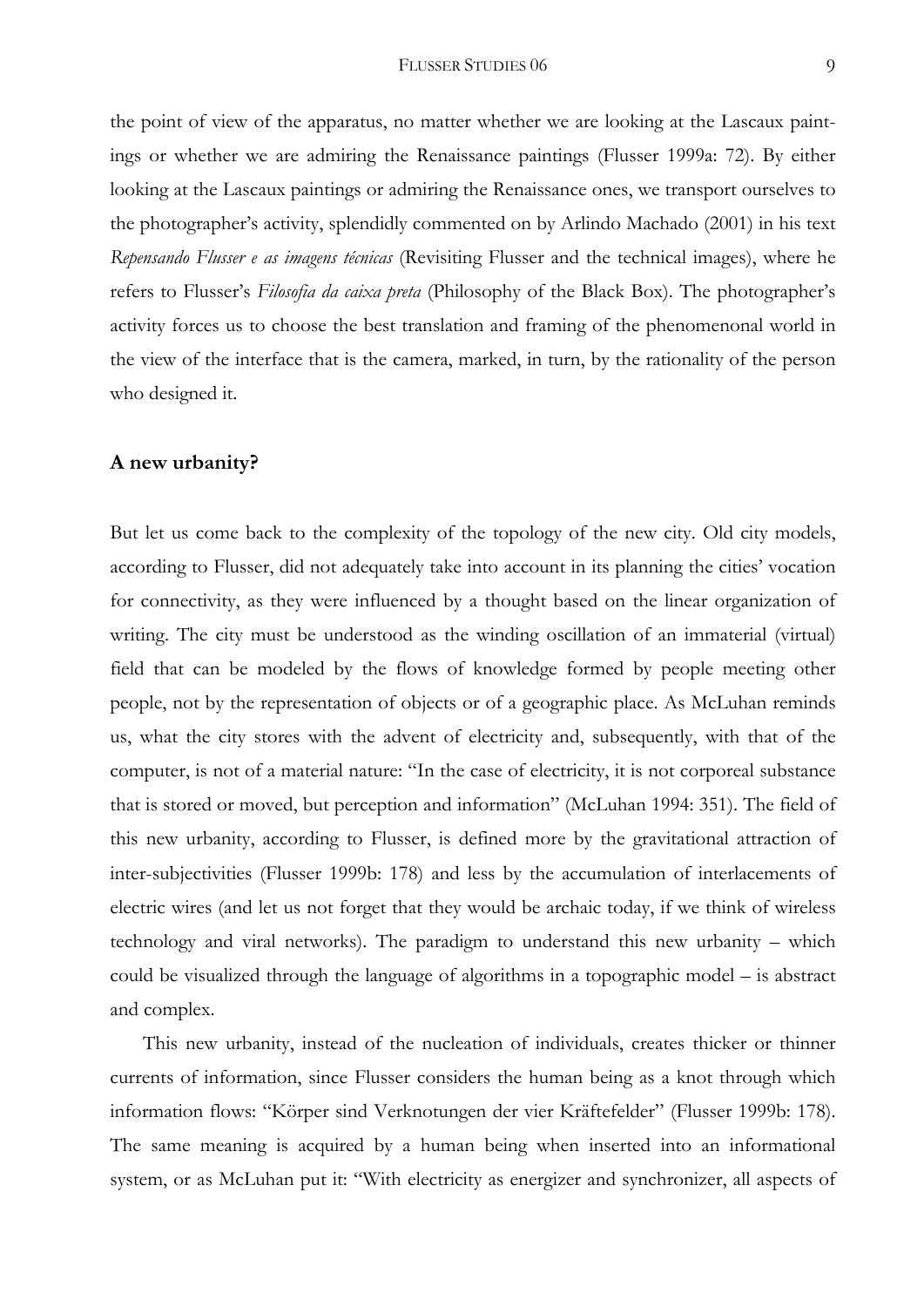production, consumption, and organization become incidental to communications. The very idea of communication as interplay is inherent in the electrical, which combines both energy and information in its intensive manifold." (McLuhan 1994: 355). The image of agglomerates of people can be interpreted as knots of interpersonal relations, as channels through which emotions, information, and purposes flow. However, to experience this new urbanity, we need a spirit of non-locality and the abandonment of the antinomy 'me' and 'you', replaced by 'us' 7, viewed as unstable points of the network city that become concrete only through the frequency and density of the encounters between people. Flusser has an anthropological view of the city as a "field of inter-subjective relations" in which visionary images, feelings, new knowledge, and intentional objects are shared (see Araujo 2001). Flusser's utopian prognostic about the city calls for the need to get rid of the 'wrappings' that the 'self' imposes on us. In McLuhan's view, we have to overcome the individualism created by the technology of writing so that we can open ourselves up to new forms of subjectivation. Thus, in the new urbanity, politics (and all the creative disciplines of the sciences) are going to be an exercise in inter-subjectivity as a form of art.

 According to Flusser, up to this moment we have been used to the description of the city as the interrelation of three spaces: the private, the public, and the religious. The author states that, nowadays however, there is no distinction anymore between private and public spaces. The private space has been invaded by television and telecommunication wires and apparatuses, which take the images of the external world into the interior of the homes, and from the interior of the homes back to the public space. We should add web cams, which mix the private and public spheres. Dialogic means, like the telephone and the Internet, have opened new perspectives of interaction when compared to older means of communication, like the newspaper, the radio, and the television, all of them centralizing means of communication that spread the same information to disconnected points. External spaces like churchyards, marketplaces, and squares, which used to enable citizens' encounters and political exercise, have become insignificant in view of the telematic forums of the Internet. The Internet as a form of dialogic communication enables social encounters that could not be imagined before, and it creates a culture based on the exchange of information and knowledge (see Araujo 2001). The network city is formed by encounters capable of synthesizing new

<sup>7</sup> In Portuguese, "[...] o abandono da antinomia 'eu' e 'você' substituído pelos 'nós' [...]." The word "nós" is being used here with the two meanings it has in Portuguese: first person plural (*we, us*) and an intertwining of two or more lines (*knot*).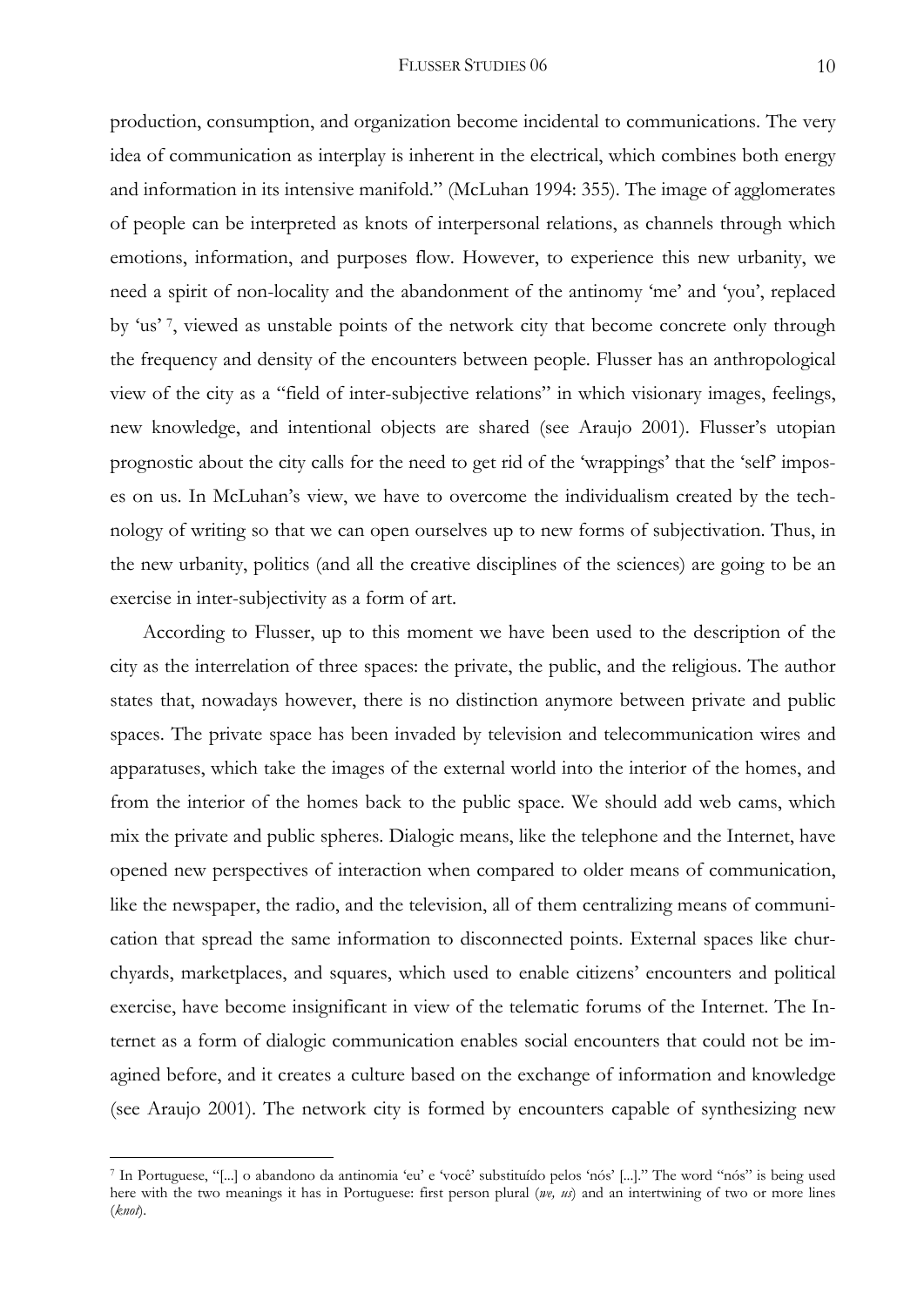#### FLUSSER STUDIES 06 11

knowledge and forming knots that act as public sites. These knots, however, are temporary and mobile because they produce mutual attraction. Knowledge production, circumscribed in the past as a fixed place or delimited by temporal issues, has migrated from churches and schools to other community centers such as spaces for sports practice, discos and Clubs, like the 'Club Méditerranée', mentioned by Flusser. Knowledge production was recently sheltered by the electronic niches within cyberspace, in the multi-user spaces of chats, video streaming, and games, niches that are reinvented by mobile technology on a daily basis.

 The limitations incurred by Flusser derive from the fact that he, too, must search for examples in models of his time that do not accompany the prediction of the new urbanity. His city topography as the valley of image undulations, very close to cyberspace, would certainly have to include the Internet user as one of the protagonists of the new city, along with the consumers, the bourgeois, and the philosophers of the city in the past. We can conceive of *Die Stadt als Wellental in der Bilderflut* as a proposition open to collaborations that update the question formulated by McLuhan: "If the work of the city is the remaking or translating of man into a more suitable form than his nomadic ancestors achieved, then might not our current translation of our entire lives into the spiritual form of information seem to make of the entire globe, and of the human family, a single consciousness?" (McLuhan 1964: 61).

 This updating process will certainly have to be re-fed by the formats and manners of contagion of the new networks because we affectively inhabit places, not spaces, which can be formed by the new networks such as the Internet. And, of course, this paper could have analyzed in more detail many of the points that were just mentioned, such as the different forms of nomadism suggested by McLuhan and Flusser, or Flusser's categories regarding different images – prehistoric, historic, techno-images, and synthetic images. However, in order not to lose sight of the fluidity of the complex topology of the network city, the device city, and their transformations – and for both the location of being is insignificant – I would like to conclude with the words of a popular song by Caetano Veloso: "A minha casa fica lá de traz do mundo, onde vou em um Segundo quando começo a cantar. O pensamento parece uma coisa à toa, mas como é que a gente voa quando começa a pensar."8

<sup>&</sup>lt;sup>8</sup> "My home is located at the end of the world, and I can get there in a second when I start singing. Thought seems to be worthless, but we sure do fly when we start thinking."